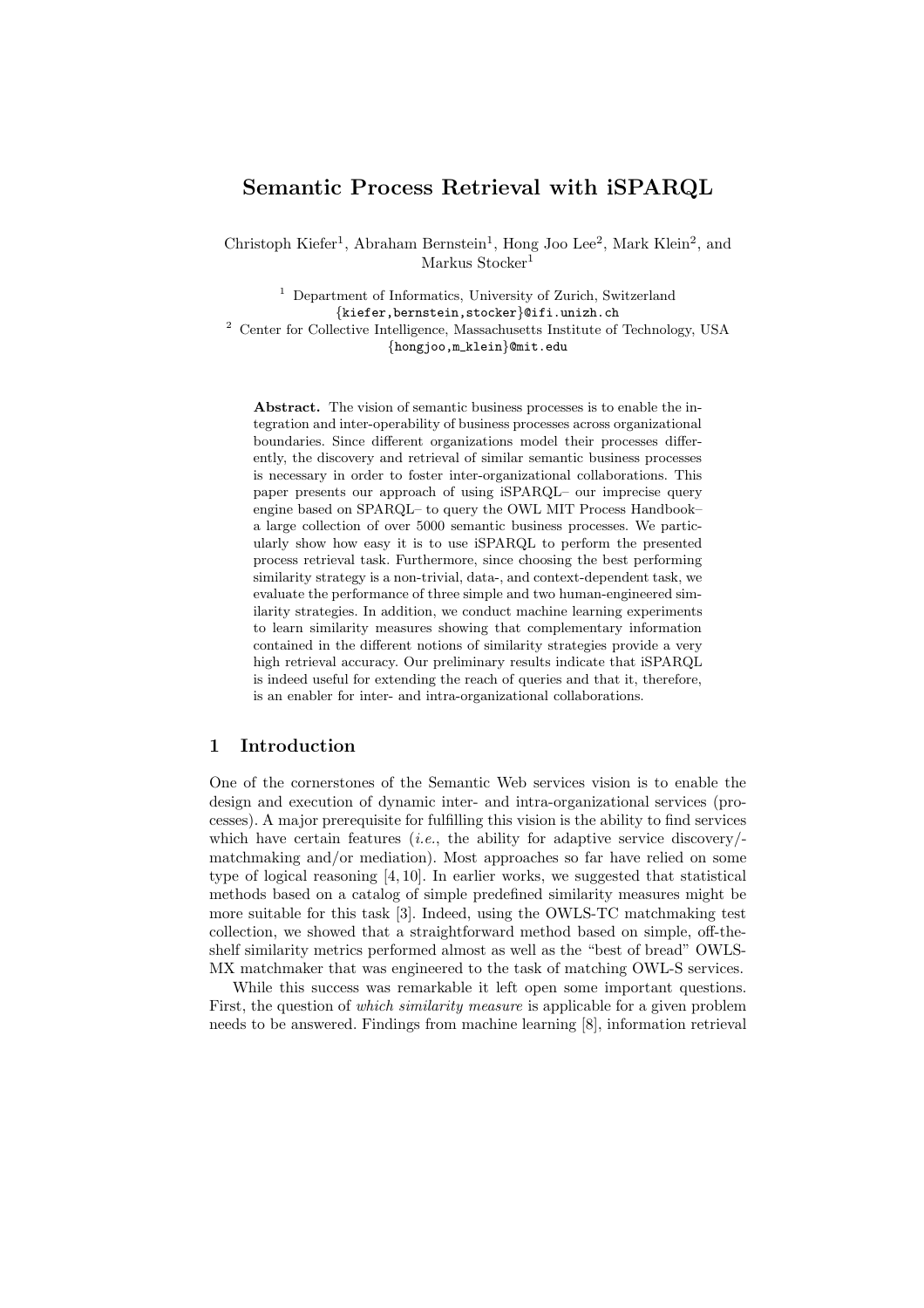[1], and psychology [9] show that the best performing similarity measure might be both task (*e.g.*, OWL-S/WSML matchmaking, retrieval in ontologies, etc.) and domain dependent (*i.e.*, the ontologies involved). Indeed, finding the best similarity measure for any given task and domain can be mapped to an optimization problem, where the "No Free Lunch" theorem [15] has proven that no uniformly best solution exists. Hence, the choice of the best performing similarity measure for any given task given an application domain seems anything but straightforward.

Second, given that our similarity-based approach was still slightly outperformed by the human-engineered, task-optimized OWLS-MX matchmaker, gives rise to the question *if a (human-) engineered, task-optimized similarity measure would not perform better*? This question is especially important since in many practical applications a considerable amount of human (knowledge) engineering is expended to improve the performance of systems. Hence, the engineering effort would also go into similarity-based solutions.

Third, given that similarity is an inherently statistics-based notion almost begs *the use of statistical machine learning techniques for finding a similarity measure optimized for a given task and application domain*.

In this paper we use the *iSPARQL* framework to address exactly these questions. iSPARQL is an extension of official SPARQL that allows for similarity joins which employ any of about 40 different similarity measures implemented in  $SimPack^3$  – our generic Java library of similarity measures for the use in ontologies. It, therefore, lends itself as a platform for any kinds of similarity-based retrieval experiments in ontologies. Specifically, the contributions of this paper are that it (i) shows the simplicity of designing similarity based Semantic Web applications with iSPARQL, (ii) analyzes the usefulness of human-engineered task- and domain-specific similarity measures in comparison to some off-theshelf measures widely used in computer science and AI, and (iii) shows how similarity measures learned through supervised learning techniques outperform both the off-the-shelf as well as the human-engineered measures in a service retrieval task. Last, the paper introduces a new data set for (process/service) retrieval applications in ontologies based on the MIT Process Handbook [13] that provides a very rich structural and textual description of the provided processes.

The remainder of this paper is structured as follows. The next section succinctly summarizes the most important related work. Given the importance as an underlying framework, Section 3 introduces the relevant features of iSPARQL. Section 4 is the heart of the paper: it introduces the experimental setup including the data set used in the evaluations, provides some details on the experiments, and discusses the results. To close, Section 5 discusses the results in the light of the claims, related work, and limitations. We close the paper with our conclusions and some insight into future work.

 $3$  http://www.ifi.unizh.ch/ddis/simpack.html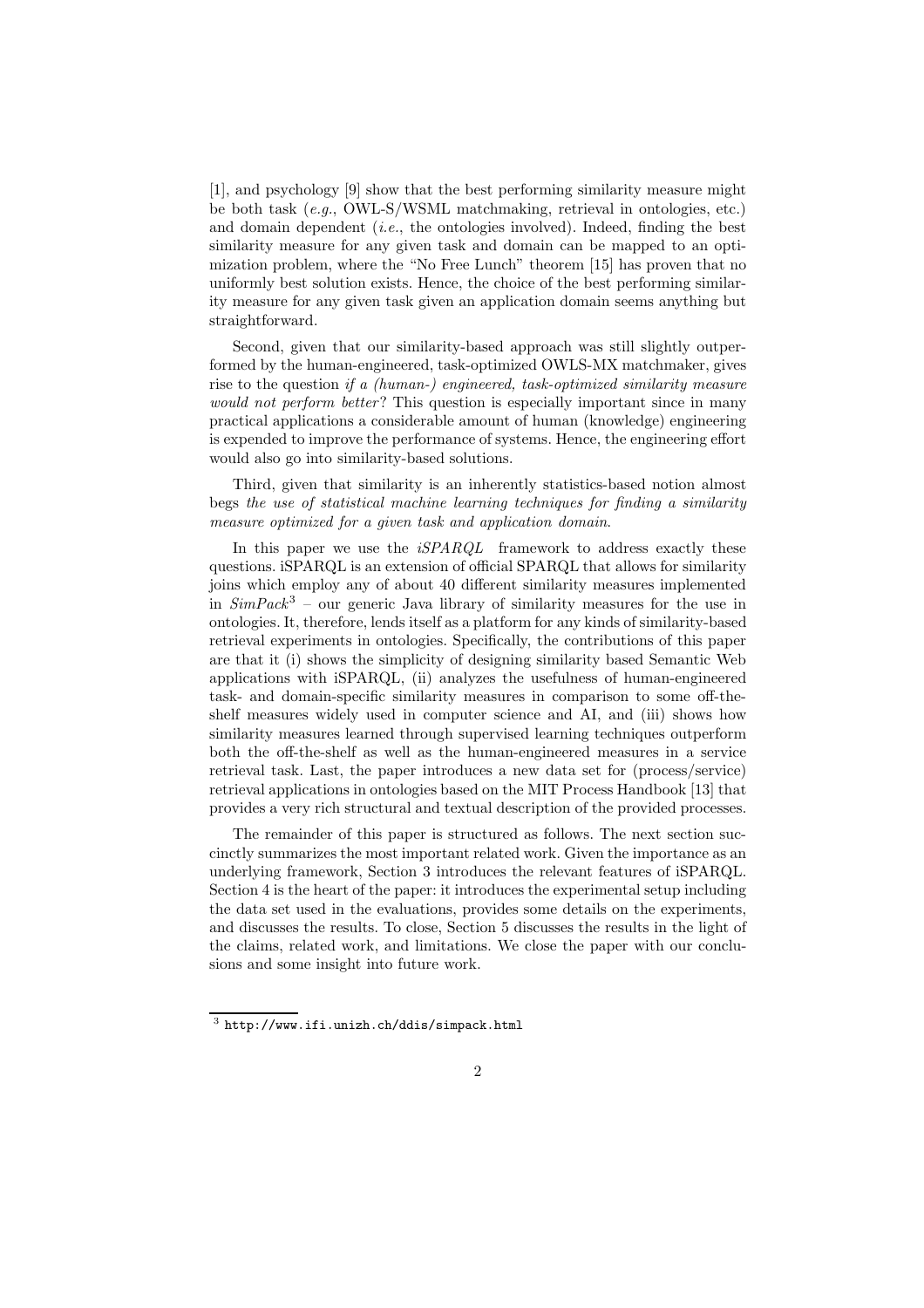## **2 Related Work**

Several other studies focus on the comparison of semantic business processes either for retrieval, discovery, matchmaking, or process alignment. We introduced in earlier works PQL – the Process Query Language to query the MIT Process Handbook [4]. PQL does not make use of similarity measures to retrieve similar query matches. However, PQL knows a "contains"-operator that can be roughly compared with the SQL "like"-operator performing string comparisons.

We are aware of two other studies that address the task of aligning semantic business processes using a similarity measure. Brockmans *et al.* and Ehrig *et al.* [5, 7] propose an approach to semantically align business processes originally represented as Petri nets. After the nets have been transformed to OWL, similarity measures from different categories are employed to measure the affinity between elements of Petri nets. Since we are able to define similarity strategies (*i.e.*, compositions of several atomic similarity measurements and weighting schemes) with our iSPARQL system, we consider such an ontology alignment task as being in the range of tasks which could be perfectly carried out by iSPARQL.

With respect to matchmaking, Klusch *et al.* [10] present an approach to perform hybrid Semantic Web service matchmaking. Their OWLS-MX matchmaker uses both, semantic similarity measures, as well as logic-based reasoning techniques to discover similar web services to a given query service. Again, Semantic Web service/process matchmaking is a possible application for iSPARQL.

Last, imprecise RDQL (iRDQL) is the predecessor of iSPARQL [3]. In iRDQL, special keywords are used to specify the similarity strategy (and parameters) to measure the relatedness between resources in ontologies. We did not want to introduce new keywords in iSPARQL since this would break the official W3C SPARQL grammar. Hence, we decided to integrate imprecise statements as *virtual triples* allowing us to add similarity measures and parameters by simply extending the virtual triple ontology.

# **3 iSPARQL**

This section succinctly introduces the relevant features of our iSPARQL framework that serves as the technical foundation to all evaluations.<sup>4</sup> iSPARQL is an extension of SPARQL [14] that allows to query by triple patterns, conjunctions, disjunctions, and optional patterns. iSPARQL extends the traditional SPARQL grammar but does not make use of additional keywords. Instead, iSPARQL introduces the idea of *virtual triples*. Virtual triples are not matched against the underlying ontology graph, but used to configure similarity joins: they specify which pair of variables (that are bound by SPARQL to resources) should be joined and compared using what type of similarity measure. Thus, they establish a *virtual relationship* between the resources bound to the variables describing their similarity. A similarity ontology defines the admissible virtual triples

<sup>4</sup> An online demonstration of iSPARQL is available at http://www.ifi.unizh.ch/ ddis/isparql.html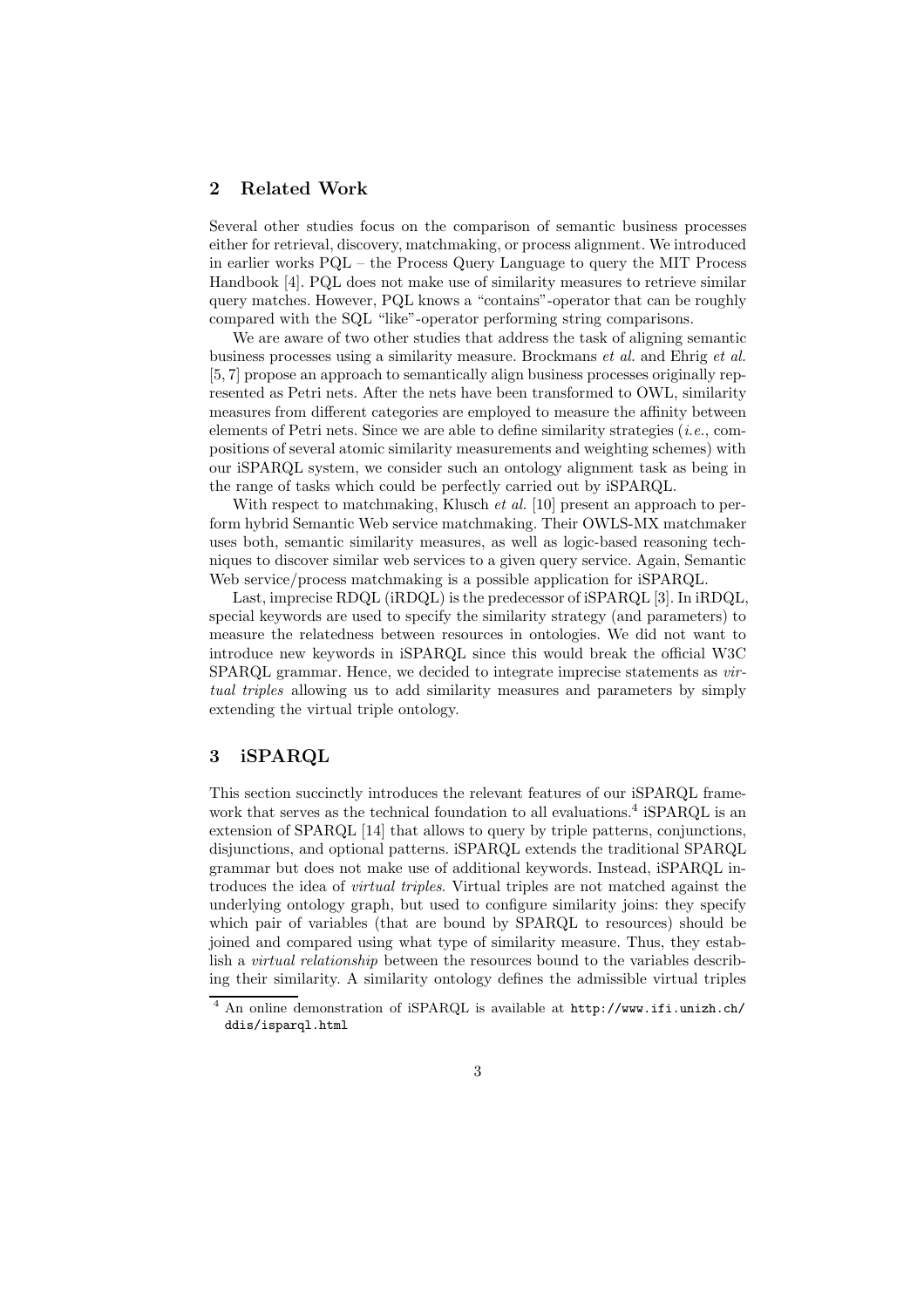```
1 -
 ph: <http://www.ifi.unizh.ch/ddis/ph /2006/08/ProcessHandbook.owl# >
 2 PREFIX isparql: <java:ch.unizh.ifi.isparql.query.property.>
 3<br>4 SELECT ?process1 ?name1 ?overallsimilarity
 5 WHERE {
 6 ?process1 ph:name ?name1<br>7 ?process1 ph:description
 7 ?process1 ph: description ?description1 .
 8 ?process2 ph:name ''Sell'' ; ph:name ?name2 .
9 ?process2 ph: description ?description2 .
\begin{array}{c} 10 \\ 11 \end{array}11 # ImpreciseBlockOfTriples ( lines 13-20, 22-24, and 26-33)
\frac{12}{13}13 # NameStatement
14 ? strategy1 isparql:name ''LoLN''.<br>15 # ArgumentsStatement
15 # ArgumentsStatement
16 ? strategy1 isparql:argument (?name1 ?name2).<br>17 # IgnorecaseStatement
17 # IgnorecaseStatement
18 ? strategy1 isparql: ignorecase '' true'' .<br>19 # SimilarituStatement
19 # SimilarityStatement
    ? strategy1 isparql: similarity ? sim1
\frac{21}{22}22 ? strategy2 isparql:name ''TFIDFD''<br>23 ? strategy2 isparql:arguments (?des
23 ? strategy2 isparql: arguments (?description1 ?description2) .<br>24 ? strategy2 isparql: arguments (?description1 ?description2) .
    ? strategy2 isparql: similarity ? sim2
rac{25}{26}26 ? strategy3 isparql:name '' ScoreAggregator'' .
    27 # ScoresStatement
28 ? strategy3 isparql:scores (? sim1 ? sim2).<br>29 # WeightsStatement
29 # WeightsStatement
30 ? strategy3 isparql: weights (0.8 0.2).
     31 # AggregatorStatement
32 ? strategy3 isparql: aggregator ''sum'' .
33 ? strategy3 isparql: similarity ?overallsimilarity
34 } ORDER BY DESC(?overallsimilarity);
```
**Listing 1.1.** iSPARQL example query for the MIT Process Handbook.

and links the different measures to their actual implementation in our library of similarity measures called *SimPack*. The similarity ontology also allows the specification of more sophisticated combinations of similarity measures, which we call *similarity strategies* (or simply *strategies*) in the rest of this paper. Note that the order of virtual triples is irrelevant since iSPARQL's query processor will inspect (reorder) them before the query is passed to the query engine. In the remainder of this section, we will briefly discuss the iSPARQL grammar and then introduce some of the similarity strategies employed in the evaluation.

### **3.1 The iSPARQL Grammar**

The various additional grammar statements are explained with the help of the example query in Listing 1.1. This query aims at finding processes (or services) in a process ontology (we use the MIT Process Handbook introduced in Section 4.1) which are similar to the process "Sell" by comparing process names and descriptions. To implement our virtual triple approach we added an Imprecise-BlockOfTriples symbol to the standard SPARQL grammar expression of FilteredBasicGraphPattern [14]. Instead of matching patterns in the RDF graph,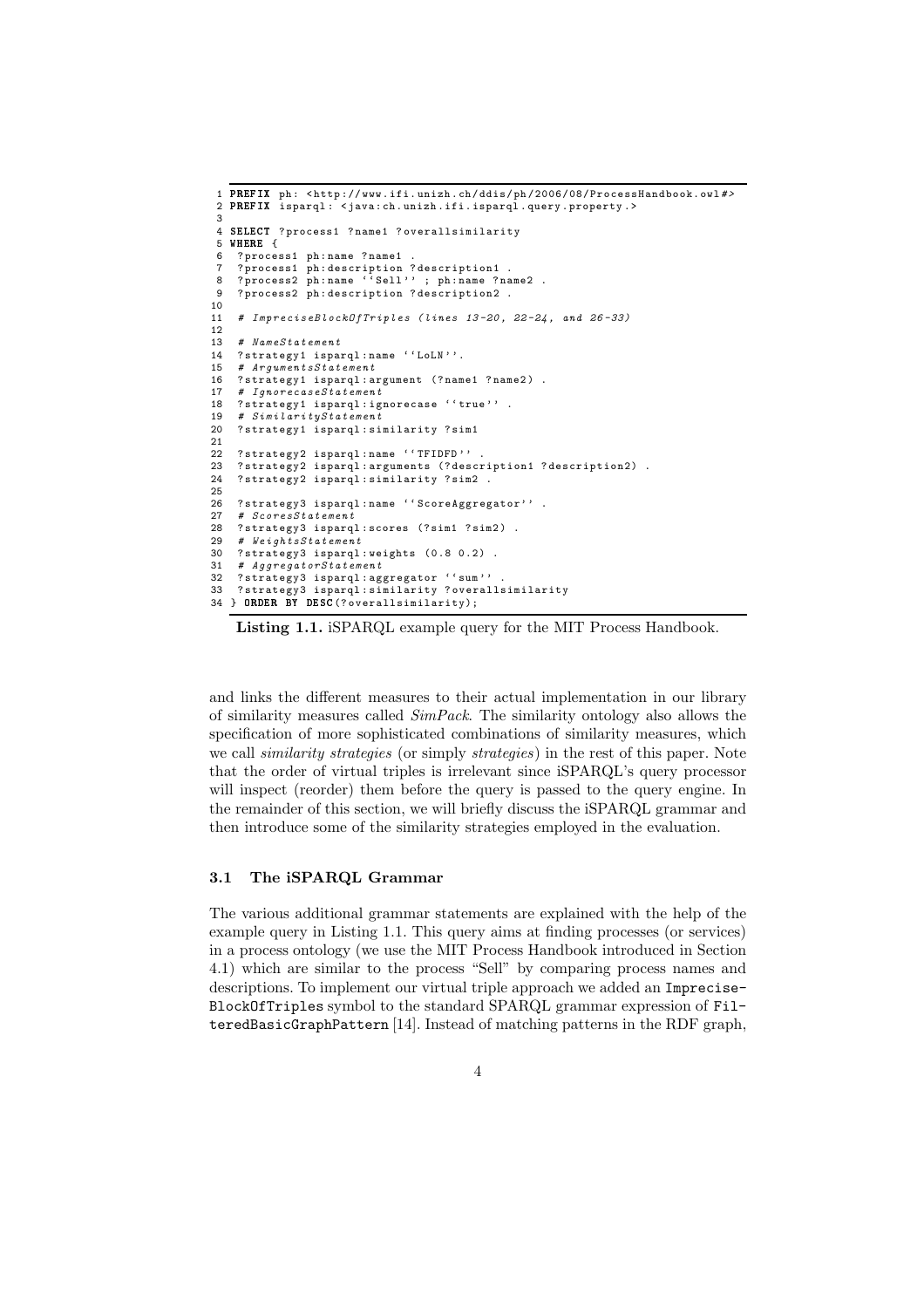the triples in an ImpreciseBlockOfTriples act as *virtual triple* patterns, which are interpreted by iSPARQL's query processor

An ImpreciseBlockOfTriples requires at least a NameStatement (lines 14, 22, and 26) specifying the similarity strategy. iSPARQL has two kinds of strategies: *similarity strategies* and *aggregation strategies*. The former defines how the proximity of resources should be computed. The latter aggregates previously computed similarity scores to an overall similarity value. The example query in Listing 1.1 defines the two similarity strategies "LoLN" (lines 13–20) and "TFIDFD" (lines  $22-24$ ) as well as the aggregation strategy "ScoreAggregator" (lines 26–33; see Section 3.2 for a discussion of the available strategies).

In addition, an ImpreciseBlockOfTriples requires an ArgumentsStatement (lines 16 and 23) or a ScoresStatement (line 28), depending on whether it specifies a similarity or an aggregation strategy. An ArgumentsStatement specifies the resources under comparison to the iSPARQL framework. The ScoresStatement takes a list of previously calculated values (typically from similarity strategies) and summarizes the individual values in a user-defined way (*e.g.*, average, weighted sum, median, etc.). We found aggregators to be useful to construct overall (sometimes complex) similarity scores based on two or more previously computed similarity scores. The similarity ontology also allows the use of some additional triple patterns (statements) for most strategies to pass parameters to the strategies instructing them to, for example, ignore a string's case during a comparison operation (the IgnorecaseStatement on line 18) or to apply weights to the aggregated values (using the WeightsStatement on line 30).

#### **3.2 Similarity Strategies**

Currently, iSPARQL supports all of the about 40 similarity measures implemented in SimPack. The reference to the implementing class as well as all necessary parameters are listed in the iSPARQL ontology. It is beyond the scope of this paper to present a complete list of implemented strategies. Therefore, Table 1 summarizes the five similarity strategies we use to evaluate the performance of iSPARQL on the MIT Process Handbook (see Section 4). We distinguish between *simple* and *engineered* strategies: simple strategies employ a single, atomic similarity measure of SimPack, whereas engineered strategies are a (weighted) combination of individual similarity measures whose resulting similarity scores get aggregated by a user-defined aggregator. Table 1 lists in addition to the explanation of each strategy if it is considered as simple or engineered.

#### **4 Experimental Analysis**

The goal of our experimental analysis was to find some empirical evidence to answer the questions raised in the introduction: Which are the "correct" measures for a given task and domain? Do engineered measures outperform off-theshelf measures? And, can an "optimal" measure be learned? To that end we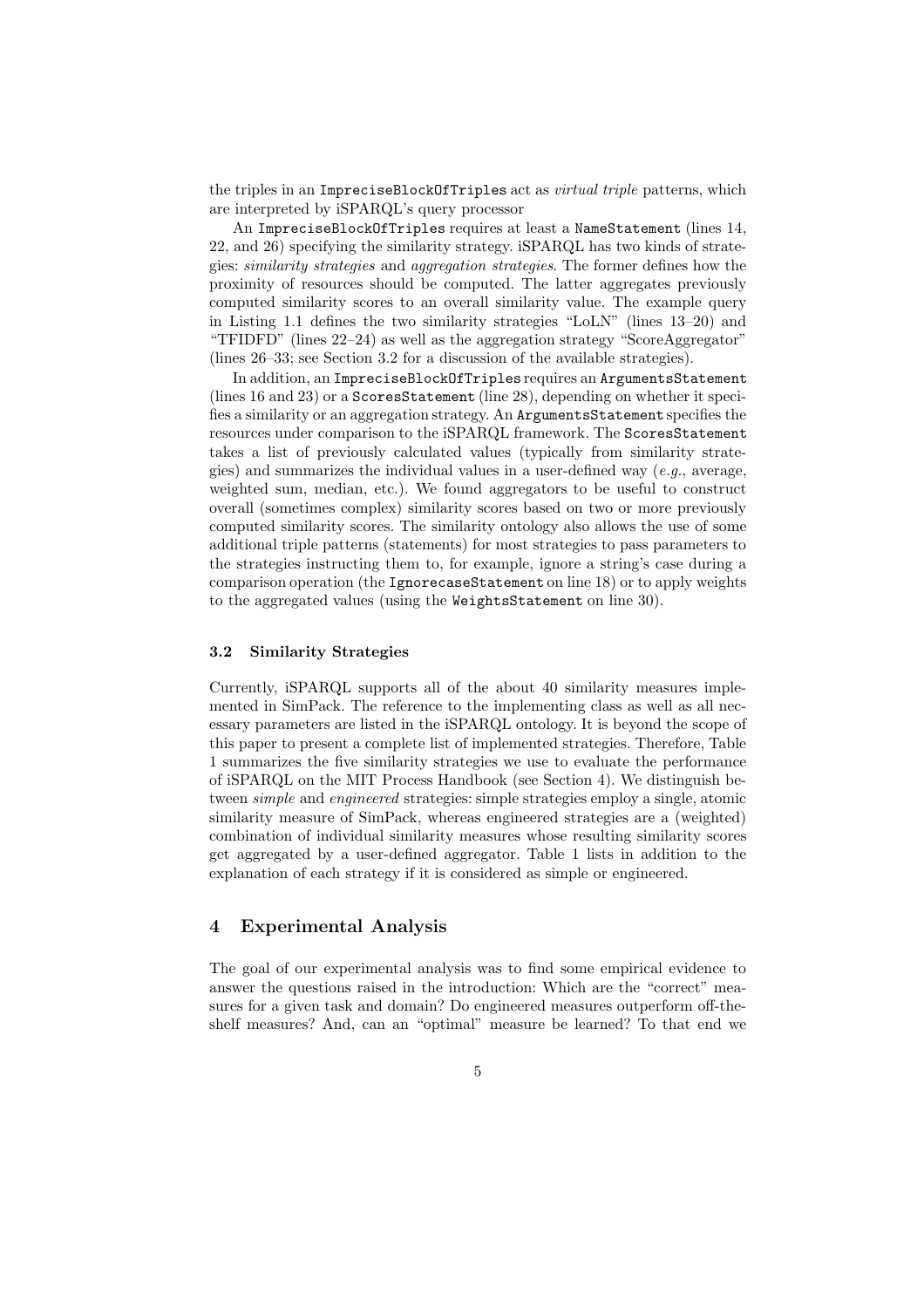| Strategy                | Explanation                                                                                                                                                                                                                                                                                                                                                                                                                                 |
|-------------------------|---------------------------------------------------------------------------------------------------------------------------------------------------------------------------------------------------------------------------------------------------------------------------------------------------------------------------------------------------------------------------------------------------------------------------------------------|
| TFIDFD (simple)         | TFIDF between process descriptions: the textual descriptions of two                                                                                                                                                                                                                                                                                                                                                                         |
|                         | processes are compared by TFIDF, the standard information retrieval                                                                                                                                                                                                                                                                                                                                                                         |
|                         | similarity measure. This measure makes use of pre-computed corpus of                                                                                                                                                                                                                                                                                                                                                                        |
|                         | process descriptions which serves to retrieve statistics about words in the                                                                                                                                                                                                                                                                                                                                                                 |
|                         | descriptions. The TFIDF measure extends the cosine measure with the                                                                                                                                                                                                                                                                                                                                                                         |
|                         | traditional IR weighing scheme [1].                                                                                                                                                                                                                                                                                                                                                                                                         |
| LevN (simple)           | Levenshtein similarity of process names: two process names are compared                                                                                                                                                                                                                                                                                                                                                                     |
|                         | with the Levenshtein string similarity measure [11]. The Levenshtein-                                                                                                                                                                                                                                                                                                                                                                       |
|                         | based similarity measures are founded on the Levenshtein string edit dis-                                                                                                                                                                                                                                                                                                                                                                   |
|                         | tance that measures the relatedness of two strings (process names) in                                                                                                                                                                                                                                                                                                                                                                       |
|                         | terms of the number of insert, remove, and replacement operations to                                                                                                                                                                                                                                                                                                                                                                        |
|                         | transform one string into another string.                                                                                                                                                                                                                                                                                                                                                                                                   |
| LoLN (simple)           | Levenshtein Level 2 (Levenshtein of Levenshtein) similarity of process                                                                                                                                                                                                                                                                                                                                                                      |
|                         | names: two process names such as "Buy over the internet" and "Sell via In-                                                                                                                                                                                                                                                                                                                                                                  |
|                         | ternet" are compared string-by-string with the (inner) Levenshtein string                                                                                                                                                                                                                                                                                                                                                                   |
|                         | similarity measure. If the similarity between two strings is above a user-                                                                                                                                                                                                                                                                                                                                                                  |
|                         | defined threshold, the strings are considered as equal $(i.e., they match).$                                                                                                                                                                                                                                                                                                                                                                |
|                         | These scores are used by the outer Levenshtein string similarity measure                                                                                                                                                                                                                                                                                                                                                                    |
|                         | to compute an overall degree of similarity between the two process names                                                                                                                                                                                                                                                                                                                                                                    |
|                         | (sequences of strings).                                                                                                                                                                                                                                                                                                                                                                                                                     |
| MITPH-LoLNTFIDFD        | Levenshtein Level 2 similarity between process names, TFIDF between                                                                                                                                                                                                                                                                                                                                                                         |
| (engineered)            | process descriptions: this strategy is a combination of two atomic mea-                                                                                                                                                                                                                                                                                                                                                                     |
|                         | sures. An overall similarity score is computed by aggregating the individ-                                                                                                                                                                                                                                                                                                                                                                  |
|                         | ual scores.                                                                                                                                                                                                                                                                                                                                                                                                                                 |
| MITPH-LOLNTFIDFD-       | Levenshtein Level 2 similarity between process names, TFIDF between                                                                                                                                                                                                                                                                                                                                                                         |
| JaccardAll (engineered) | process descriptions, Jaccard (Tanimoto) set-based similarity [6] between                                                                                                                                                                                                                                                                                                                                                                   |
|                         | process exceptions, goals, resources, inputs, and outputs: a combination                                                                                                                                                                                                                                                                                                                                                                    |
|                         | of six atomic measures; in addition to MITPH-LoLNTFIDFD, four sin-                                                                                                                                                                                                                                                                                                                                                                          |
|                         | gle similarity scores are computed from two processes' goal, exception,                                                                                                                                                                                                                                                                                                                                                                     |
|                         | resource, in- and output sets. An overall score is, again, determined by                                                                                                                                                                                                                                                                                                                                                                    |
|                         | accumulating (and weighting) the individual scores.<br>$\overline{c}$ $\overline{c}$ $\overline{c}$ $\overline{c}$ $\overline{c}$ $\overline{c}$ $\overline{c}$ $\overline{c}$ $\overline{c}$ $\overline{c}$ $\overline{c}$ $\overline{c}$ $\overline{c}$ $\overline{c}$ $\overline{c}$ $\overline{c}$ $\overline{c}$ $\overline{c}$ $\overline{c}$ $\overline{c}$ $\overline{c}$ $\overline{c}$ $\overline{c}$ $\overline{c}$ $\overline{$ |

**Table 1.** Selection of five iSPARQL similarity strategies.

constructed a large ontology retrieval data set and performed two sets of experiments: the pure *retrieval experiments* show a comparison of both off-the-shelf and domain/task-specific, engineered similarity strategies using iSPARQL; The *machine learning experiments* compare the performance of these predefined measures to learned strategies gained using supervised learning approaches. In the following, we first describe the experimental setup, explain the generation of the test set that is used to perform the aforementioned experiments, and present the results of our evaluations.

We conducted all our experiments on a two processor dual core AMD Opteron 270 2.0GHz machine with 4GB RAM, 7200rpm disks, using a 32Bit version of Fedora Core 5.

### **4.1 Test Set Generation – "Mutating" the MIT Process Handbook**

In order to evaluate our ontology retrieval approach, we needed a substantial database of instances, which includes a sizable number of queries with its associated correct answers. The correct answers are crucial, as they allow the quantitative evaluation of the retrieval approach. But preparing manually a suitable database that is large enough to enable statistical analysis can be impracticably time-consuming. We, therefore, decided to bootstrap the data set generation process by a large existing knowledge base that describes business processes: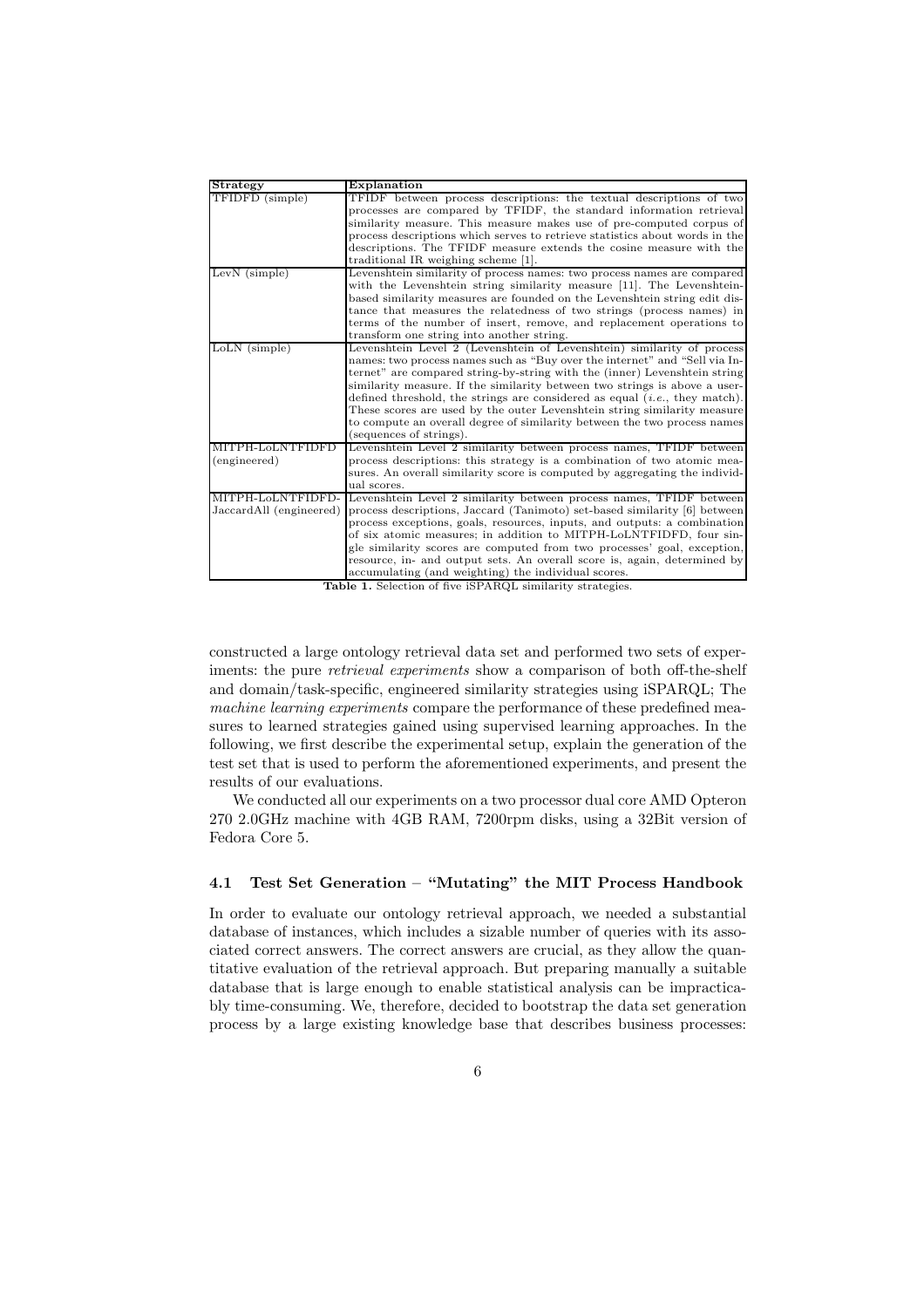

**Fig. 1.** Simplified structure of the OWL MIT Process Handbook Ontology.

The *MIT Process Handbook* is an electronic repository of best-practice business processes and the result of over a decade of development by over 40 researchers and practitioners centered around the MIT Center for Coordination Science.<sup>5</sup> The Handbook is intended to help people: (1) redesigning organizational processes, (2) inventing new processes, and (3) sharing ideas about organizational practices [13]. The Handbook includes a database of about 8000 business processes in addition to software tools for viewing, searching, and editing the database contents [12]. The Process Handbook is a process ontology: it provides a specialization hierarchy of processes (verbs) and their interrelationships in the form of properties, which connect the process to its attributes, parts, exceptions and dependencies to other processes. Note that specialization in the process handbook is non-monotonic. In other words, it is possible for a "child" process to overwrite or delete an inherited property. The Process Handbook, thus, has the advantage of being a sizable data set that was developed in a real-world setting (*i.e.*, by end-users and not by Semantic Web researchers).

In order to use the MIT Process Handbook for an evaluation, we had to *export it into an OWL-based format*. Given the non-monotonic inheritance structure the straight-forward translation of processes to concepts was not possible. We, therefore, decided to model the Process Handbook meta-model in OWL and export the processes in the Handbook as instances of the meta-model.<sup>6</sup> Hence, all major parts of the Handbook such as Process, Bundle, Goal, Exception, Resource, Dependency, and Trade-offs are represented as OWL classes (see Figure 1). With the ontology, we transformed the approximately 5000 business processes to OWL and stored them in their own files. Figure 2 shows a representative example of such a process.

Next, we had to find a sizable number of realistic queries and their corresponding correct answers in the Process Handbook. To that end *we adopted a novel approach for creating a test database that is based on semantics-preserving process mutation*. We began by *selecting 105 distinct process models* from within

<sup>5</sup> Now called the MIT Center for Collective Intelligence (http://cci.mit.edu).

<sup>6</sup> In order to preserve the inherent semantics of the MIT Process Handbook, some additional rules in RuleML would be needed [2].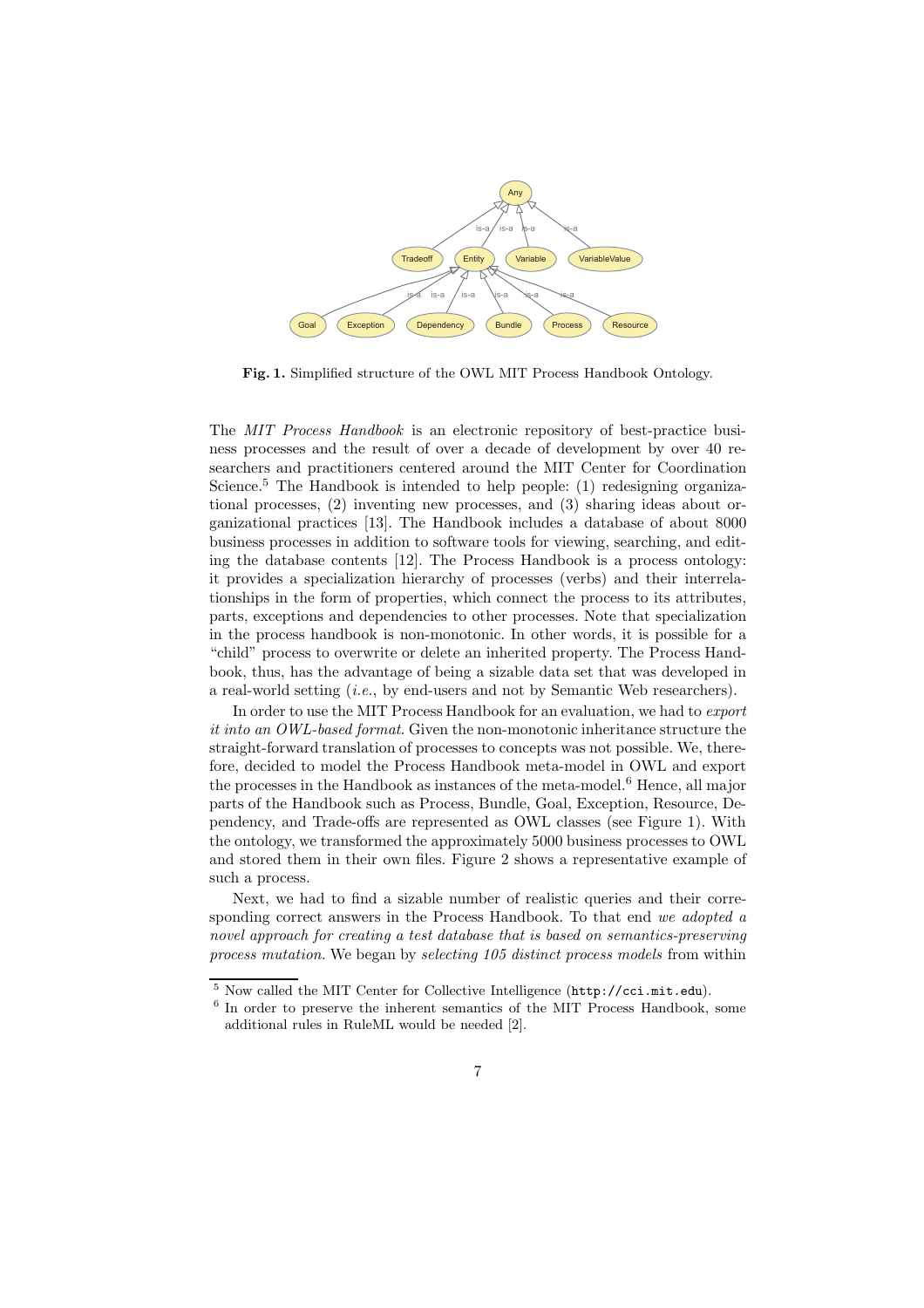| <b>Oprefix rdfs:</b>                                                                                                  | $\text{Khttp://www.w3.org/2000/01/rdf-schemat2}.$                                                                 |  |
|-----------------------------------------------------------------------------------------------------------------------|-------------------------------------------------------------------------------------------------------------------|--|
|                                                                                                                       |                                                                                                                   |  |
| <b>@prefix daml:</b>                                                                                                  | <http: 03="" 2001="" daml+oil#="" www.daml.org=""> .</http:>                                                      |  |
| <b>@prefix rdf:</b>                                                                                                   | <http: 02="" 1999="" 22-rdf-syntax-ns#="" www.w3.org="">.</http:>                                                 |  |
| <b>@prefix owl:</b>                                                                                                   | $\frac{\text{tht}}{\text{t}}$ //www.w3.org/2002/07/owl#>.                                                         |  |
|                                                                                                                       | @prefix processHandbook: <http: 08="" 2006="" ddis="" ph="" processhandbook.owl#="" www.ifi.unizh.ch="">.</http:> |  |
|                                                                                                                       |                                                                                                                   |  |
| <http: 08="" 2006="" ddis="" e1024.owl#e1024="" ph="" www.ifi.unizh.ch=""> a processHandbook:Process ;</http:>        |                                                                                                                   |  |
| processHandbook:name "Determine cost" ;                                                                               |                                                                                                                   |  |
| processHandbook: description "This is a general activity to determine the cost                                        |                                                                                                                   |  |
| to the organization of purchase or production." ;                                                                     |                                                                                                                   |  |
| processHandbook:hasException <http: 08="" 2006="" ddis="" e17159.owl#e17159="" ph="" www.ifi.unizh.ch="">;</http:>    |                                                                                                                   |  |
| processHandbook:hasSpecialization <http: 08="" 2006="" ddis="" e6302.owl#e6302="" ph="" www.ifi.unizh.ch="">,</http:> |                                                                                                                   |  |
|                                                                                                                       | <http: 08="" 2006="" ddis="" e8007.owl#e8007="" ph="" www.ifi.unizh.ch="">;</http:>                               |  |
| processHandbook:hasGeneralization <http: 08="" 2006="" ddis="" e3356.owl#e3356="" ph="" www.ifi.unizh.ch="">.</http:> |                                                                                                                   |  |

Fig. 2. The figure shows process E1024 ("Determine cost") in Notation 3. E1024 has one exception, two process specializations, and one process generalization.

the Process Handbook repository. These models represent the target set. For each target process we then *created 20 variants of that process that are syntactically different but semantically equivalent* using mutation operators. These variants represent the "true positives" or correct answers (*i.e.*, the database items that should be returned when our retrieval algorithm is applied to find matches for the target process). All other items in the database are viewed as non-matches, and should not be returned by our retrieval algorithm if is it operating correctly.

Variants were created by applying semantics-preserving mutation operators to the target processes. Every variant represented the application of between 1 and 20 randomly selected operators to a target process. We used the following operators:

- **–** a *process step* (*i.e.*, part of a process) is
	- split into two siblings (STEPSPLIT)
	- split into a parent/child (STEPCHILD)
	- merged with a (randomly selected) sibling (STEPMERGESIB)
	- merged with its parent (STEPMERGEPARENT)
	- deleted (STEPDELETE)
- **–** a *word in the name* of a process is
	- deleted (NAMEDELETE)
- **–** a *word in the description* of a process is
	- deleted (DESCRIPTIONDELETE)

The mutation operators were selected so that they produce a plausible alternative way of modeling the process they were applied to. If we were modeling a restaurant process, for example, some people might combine the "order" and "pay" actions into one substep (*e.g.*, for a fast food restaurant), while others might model the same process with separate substeps for "order" and "pay". These two approaches represent syntactically different, but semantically equivalent, ways of modeling the same process. The STEPMERGESIB operator could take a process model with distinct "order" and "pay" substeps and merge them into one. Conversely, the STEPSPLIT operator could take a process model where "order" and "step" are merged, and split them into two distinct substeps.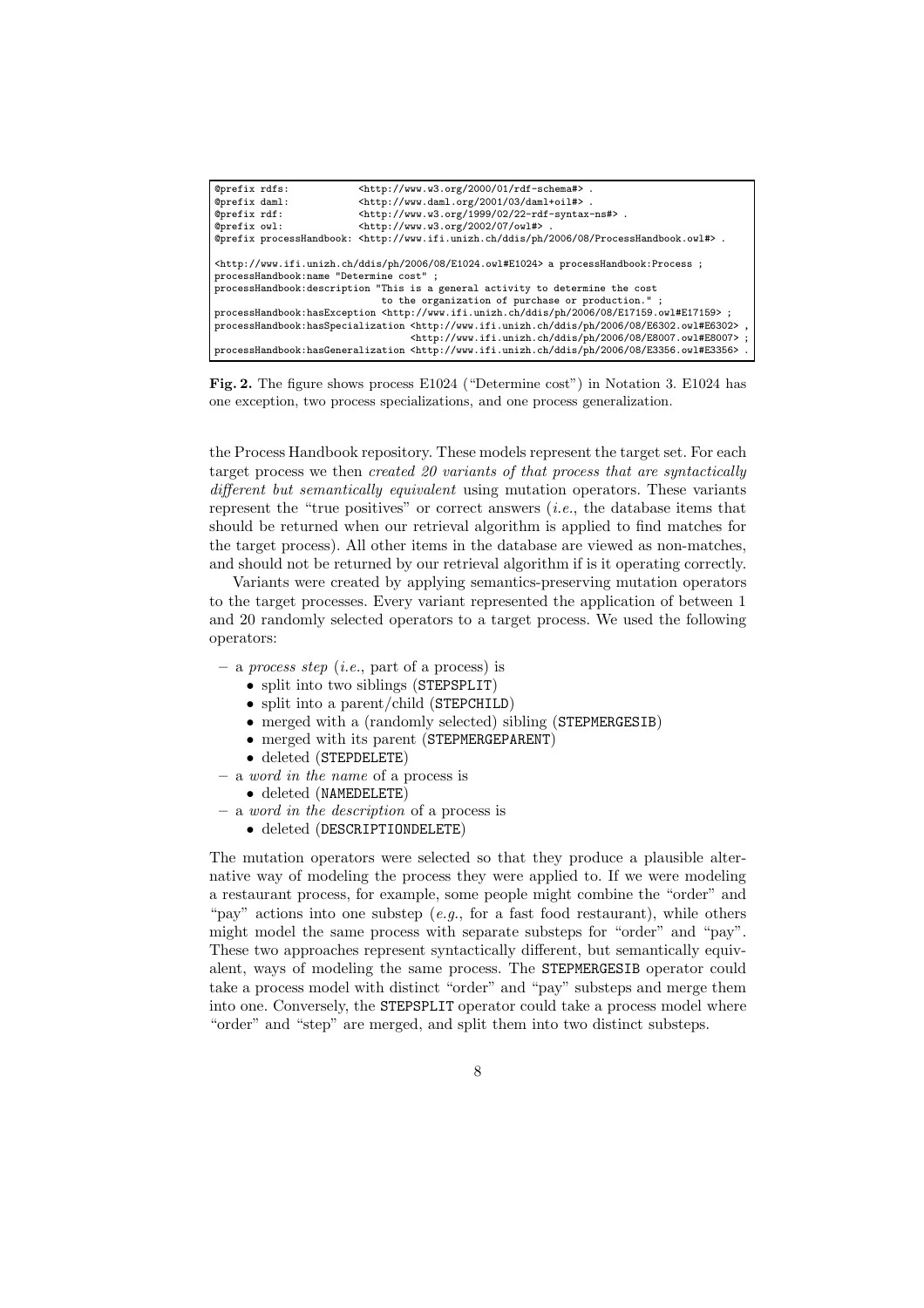It should be noted, as a caveat, that there is a substantial random element in how the mutation operators work, since they do not perform a sophisticated semantic analysis of a step before, for example, deciding how to perform a split. Hence, the process variants may not look much like what a human might have generated, even though they are generated by a process that is similar to what a person might have used. It is our belief, however, that a semantics-preserving mutation approach represents a promising way for generating large query collections enabling rapid and useful evaluations of different retrieval algorithms. The algorithms that "rise to the top" as a result of this screening procedure can then be evaluated using hand-generated test sets that, presumably, will produce retrieval and precision figures that are closer to what we can expect in "real-world" contexts. The generated process retrieval test collection, including queries and variants (true positives) is available at our project web site.<sup>7</sup>

#### **4.2 Retrieval Experiments – Off-the-shelf vs. Engineered**

In order to compare the performance of off-the-shelf versus specifically engineered similarity strategies, we first chose three simple strategies from SimPack: TFIDFD, LevN, and LoLN (see Section 3.2). Obviously, we did not choose them randomly but actually chose the off-the-shelf measures that we thought would perform well and then discarded the ones that were not performing sufficiently well to compete with the top-ranking ones. Second, we manually defined (or engineered) two task and domain specific complex similarity strategies that are both a combination of multiple similarity measures based on our experience with the Process Handbook: MITPH-LoLNTFIDFD and MITPH-LoLNTFIDFDJaccardAll. Note that while almost no domain knowledge is necessary to choose and define the off-the-shelf similarity strategies, some domain expertise is needed for the human-engineered strategies since specifying which measures should be used to determine the similarity between which elements of processes means to have a profound understanding of the structure of the data.

To compare the performance of the similarity strategies, we had to execute all 105 query processes with each of the five similarity strategies. Here, the capabilities of iSPARQL were very useful: since it was designed to run SPARQL queries with similarity joins, we could simply construct iSPARQL queries that would correspond to the retrieval operations. Consider the query depicted in Listing 1.2: it computes a similarity join between the process with the reference http://www.ifi.unizh.ch/ddis/ph/2006/08/ProcessHandbook.owl#E16056 and all other entries in the knowledge base using the TFIDFD strategy and returns them ordered descending by similarity. Actually, we were able to run all five strategies with one query by having an ImpreciseBlockOfTriples (see Section 3.1) for each strategy in the same query, exemplifying how iSPARQL simplifies the implementation of Semantic Web retrieval applications.

To evaluate the performance of the queries we chose the traditional information retrieval measures precision and recall. As a representative example, the

<sup>7</sup> http://www.ifi.unizh.ch/ddis/ph-owl.html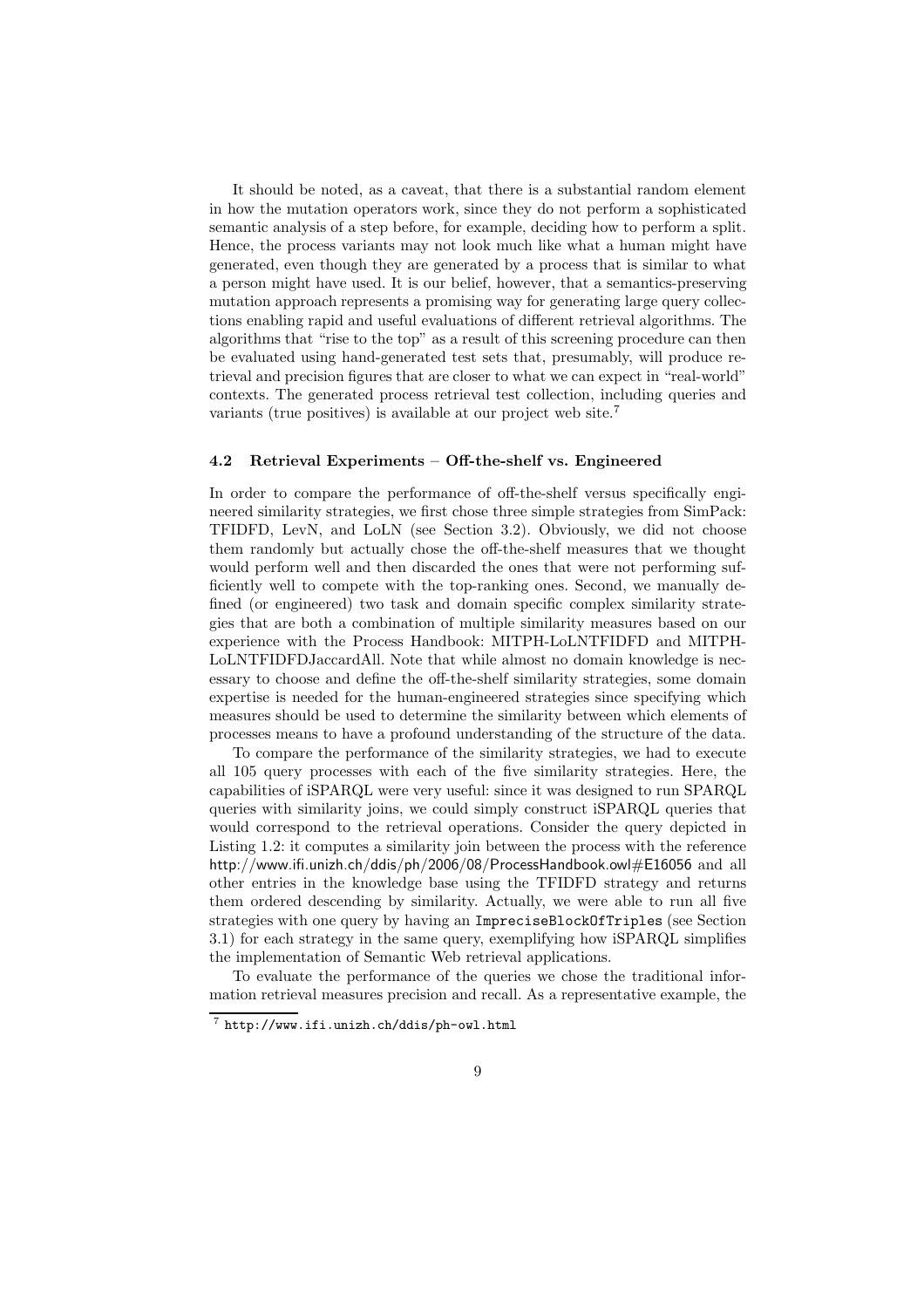```
1 -
 ph: <http://www.ifi.unizh.ch/ddis/ph /2006/08/ProcessHandbook.owl# >
2 PREFIX isparql: <java:ch.unizh.ifi.isparql.query.property.>
3<br>4 SELECT ?process2 ?name2 ?similarity
5 WHERE {
5 WHERE {<br>6   ?process2  ph:name  ?name2  .<br>7   ?strategy  isparql:name  ''TFIDFD''  .
8 ?strategy isparql: arguments (ph: E16056 ?process2).
9 ?strategy isparql: similarity ?similarity .
10 ORDER BY DESC(?similarity)
```
**Listing 1.2.** iSPARQL retrieval query.

results for process  $E16056^8$  are shown in Figures 3(a) and 3(b), which depict precision and recall for the 100 most similar processes to the query process. As one can see, TFIDFD outperforms all other strategies in terms of precision closely followed by MITPH-LoLNTFIDFD. Both, simple as well as engineered strategies start very high with precision=1, except for MITPH-LoLNTFIDFD that starts around 0.9. LoLN rapidly falls below 0.2 in precision (∼25 returned processes), which expresses its low usefulness for this retrieval task. Considering recall (Figure 3(b)), MITPH-LoLNTFIDFD starts highest (recall ∼0.7) but gets outperformed by TFIDFD (around 15 returns) for larger query result sets. Why does the standard TFIDF perform so well? We believe it is due to the large descriptions that are typically associated with Process Handbook entries. Given that the descriptions were not mutated in all cases and that mutation did essentially consist of deleting words, TFIDF, which has been found to be very useful in full text retrieval, may have an unfair advantage. Nonetheless, even disregarding TFIDF as a competitor, it is interesting to observe that neither of the engineered measures uniformly outperforms the off-the-shelf ones in terms of precision, but that they only gain with larger result sets. Why does the engineered measure MITPH-LoLNTFIDFDJaccardALL not perform equally well (LoLN initially outperforms it in terms of precision and almost uniformly outperforms it in terms of recall)? This might be due to badly chosen weights of the individual similarity strategies (*i.e.*, instead of giving the same weights to TFIDFD, LoLN, and Jaccard, TFIDFD should probably be weighted much higher as indicated by the simple strategies). We discuss an approach of how to learn such weights in the next subsection.

Figure 4 shows average precision and recall of the five employed similarity strategies across all 105 queries. As the figure illustrates the performance of all measures across all the queries is not as good as for the the single query. Nonetheless, we can see that the findings from the one query generalize qualitatively. Specifically, Figure 4(a) illustrates that the simple TFIDFD measure clearly outperforms all other strategies in terms of precision – it seems as if the descriptions across all the queries again are of much higher importance than other structure properties of a process. However note, that precision for all measures (including TFIDFD) on average is not as high as in the single query case.

 $8$  http://www.ifi.unizh.ch/ddis/ph/2006/08/E16056.owl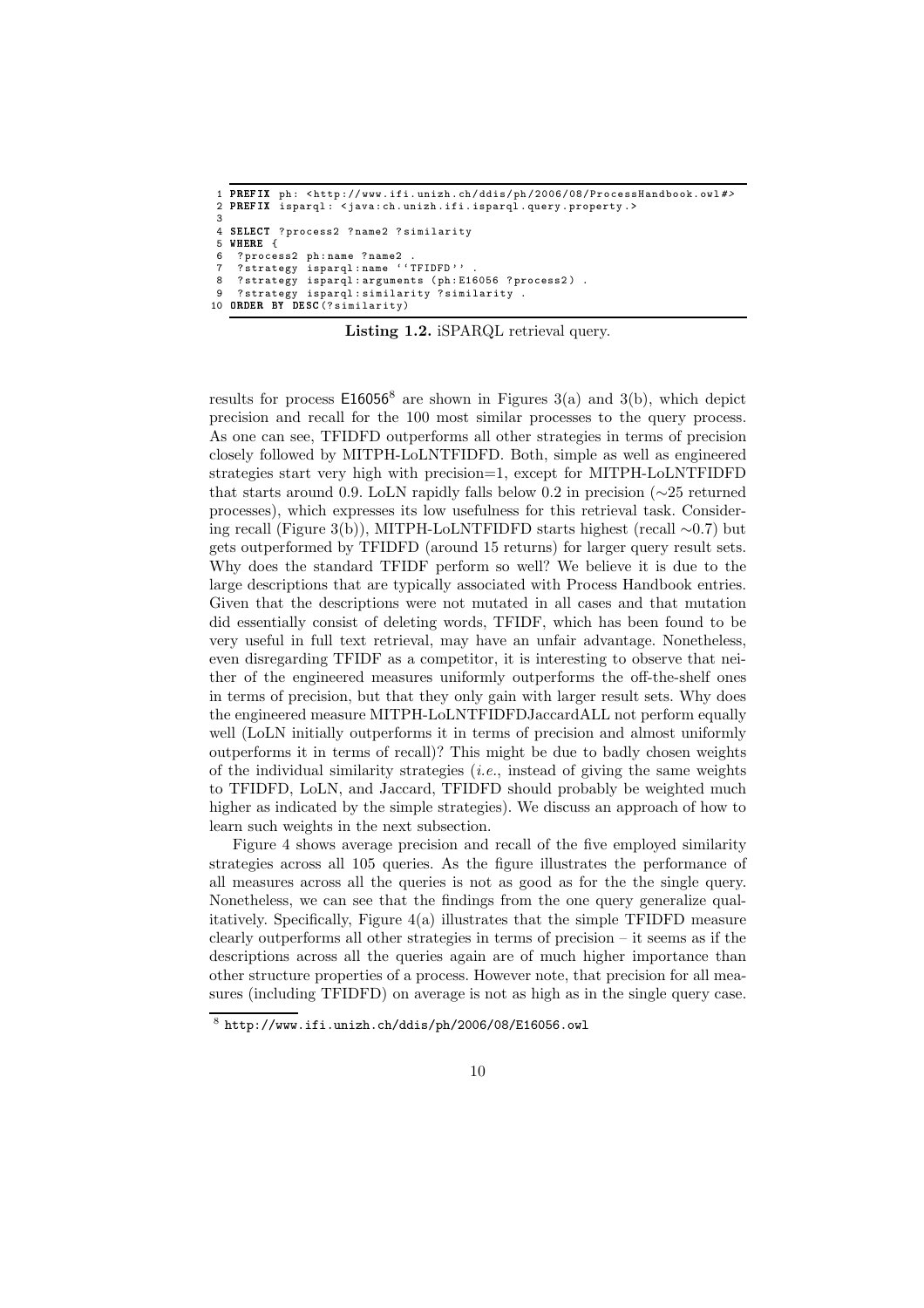

Fig. 3. Precision and recall for a representative example process.

This due to the fact, that there are processes in the test collection which have shorter textual descriptions and/or fewer properties resulting in lower TFIDF similarity scores, which, in turn, leads to reduced average precision. In terms of *precision*, all three simple strategies outperform the engineered ones again for few processes returned. For larger query result sets, the two engineered strategies MITPH-LoLNTFIDFD and MITPH-LoLTFIDFDJaccardAll perform better than LevN and LoLN but still worse than simple TFIDF. Inspecting *recall* (Figure 4(b)), the best performing similarity strategy is the engineered MITPH-LoLNTFIDFD until ∼40 returned processes. With larger result sets, it gets outperformed by TFIDFD that starts with about the recall of low (recall ∼0.3). We note, that also on average, similarity strategies incorporating TFIDF to measure the relatedness of processes of the MIT Process Handbook perform substantially better than strategies focusing on other modeling aspects. Thus, future strategies should probably use TFIDF as one of their component measures, assigning it a high enough weight in the overall similarity computation.

Summarizing, we can state, that the engineered measures do not uniformly outperform the off-the-shelf ones. Indeed, it seems that the simple ones that are heavily reliant on full-text (such TFIDF) are favored by this data set. Ignoring the description (and the TFIDF measure), however, we can see that the engineered measures perform better in terms of both precision and recall for large return sets. For small return sets the off-the-shelf measures are better in terms of precision and at least competitive for recall.

### **4.3 ML Experiments – Off-the-shelf and Engineered vs. Learned**

The last question raised in the introduction demands clarification on the performance on a learned measure in comparison to either the off-the-shelf or the engineered ones. To that end we decided to employ the widely used machine learning tool Weka<sup>9</sup> in conjunction with iSPARQL to learn a similarity measure based on

 $9$  http://www.cs.waikato.ac.nz/ml/weka/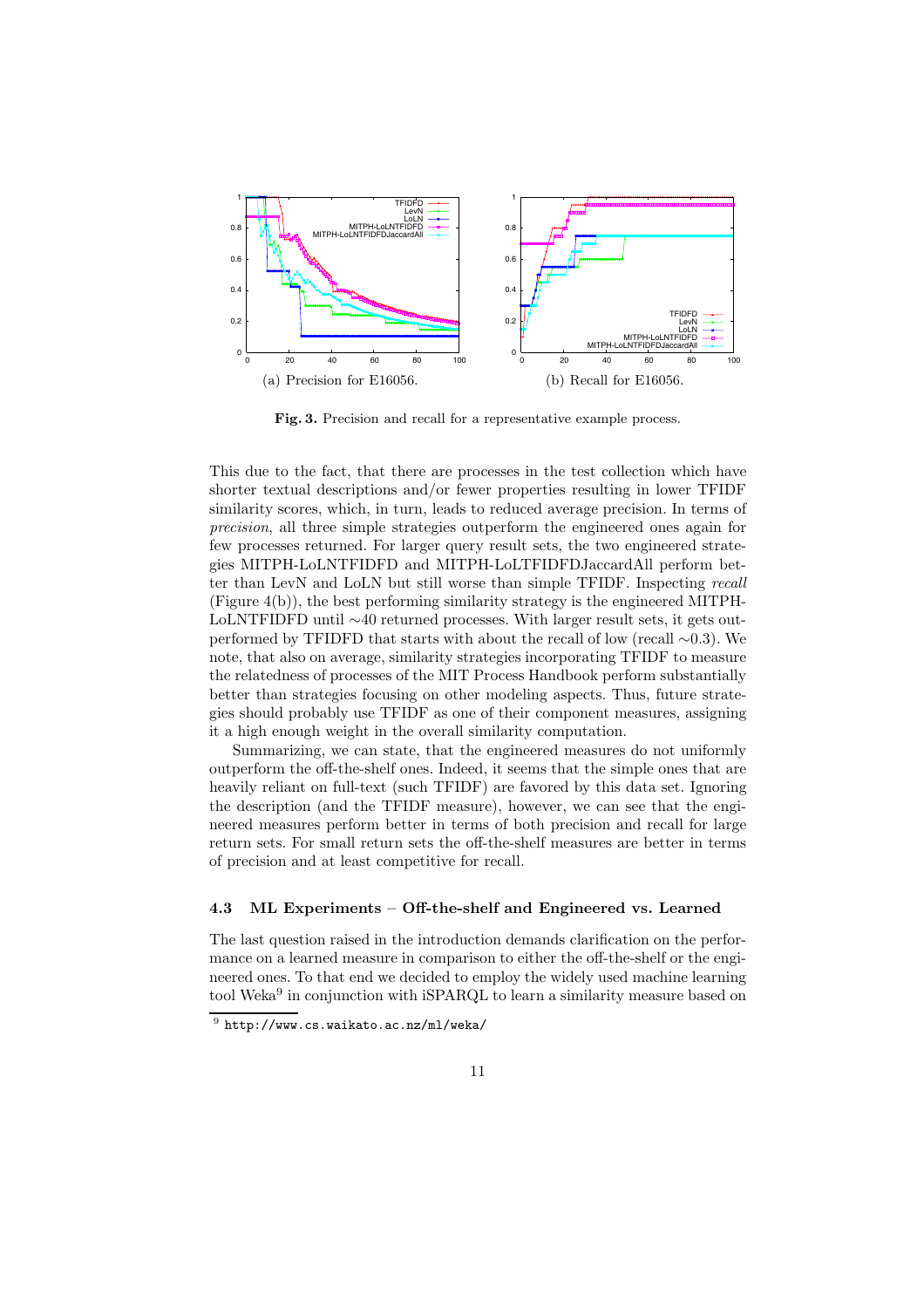

**Fig. 4.** Average precision and recall for 105 queries and five similarity strategies.

the results obtained with the simple as well as engineered strategies. Specifically, for each of the 105 queries we took all the off-the-shelf but the TFIDF measures used so far. The rationale for not using the TFIDF measure was that we did not want the description to have too much influence in this evaluation. Together with the information if they were a correct or incorrect answer, we combined them to a feature vector **shelf**<sub>i,j</sub> =  $[LevN(i, j), LoLN(i, j), correct(i, j)]^T$ , where *i* is the number of the target entity, *j* is the number of the entity from the Process Handbook and  $correct(i, j)$  specifies if *j* is a correct answer to the query *i*. We then combined all the vectors  $\textbf{shell}_{i,i}$  to the data set  $\textbf{shell}$ . Analogously, we constructed the vector **engineeredi***,***j** that extended **shelfi***,***j** with the engineered measures to the data set *engineered*.

For each of these two data sets we then learned a similarity measure using a logistic regression statistical learning algorithm performing an (almost) 10-fold cross validation.<sup>10</sup> We took 10% of the queries (always exactly 10, discarding the rest), learned the similarity measure using the logistic regression learner on the remaining 90% of the data, and then measured its effectiveness on these 10%. This approach is standard practice in machine learning. The averages of the results of the 10 runs are shown in Figure 5. As the Figures 5(a) and 5(b) show, the performance of the learned measures vastly outperforms both the engineered and the off-the-shelf measures (note the scale on the figures!). It, thus, seems that each of the measures employed contains some latent (potentially different) information about the similarity between the queries and its correct answers. Combined, they provide an excellent performance. Note also, that the similarity measure learned from the *engineered* data set (the upper line in Figures 5(a) and 5(b)) significantly outperforms the one learned from the *shelf* data set (lower curves). Since precision/recall curves are sometimes misleading when evaluating the performance of learning approaches, we also supply the average receiver operating characteristic (ROC) curves for both learned measures. The ROC

<sup>10</sup> We call it "almost" 10-fold cross validation because 105 queries cannot be divided into 10 equally sized groups, but 5 groups of 10 and 5 groups 11 queries.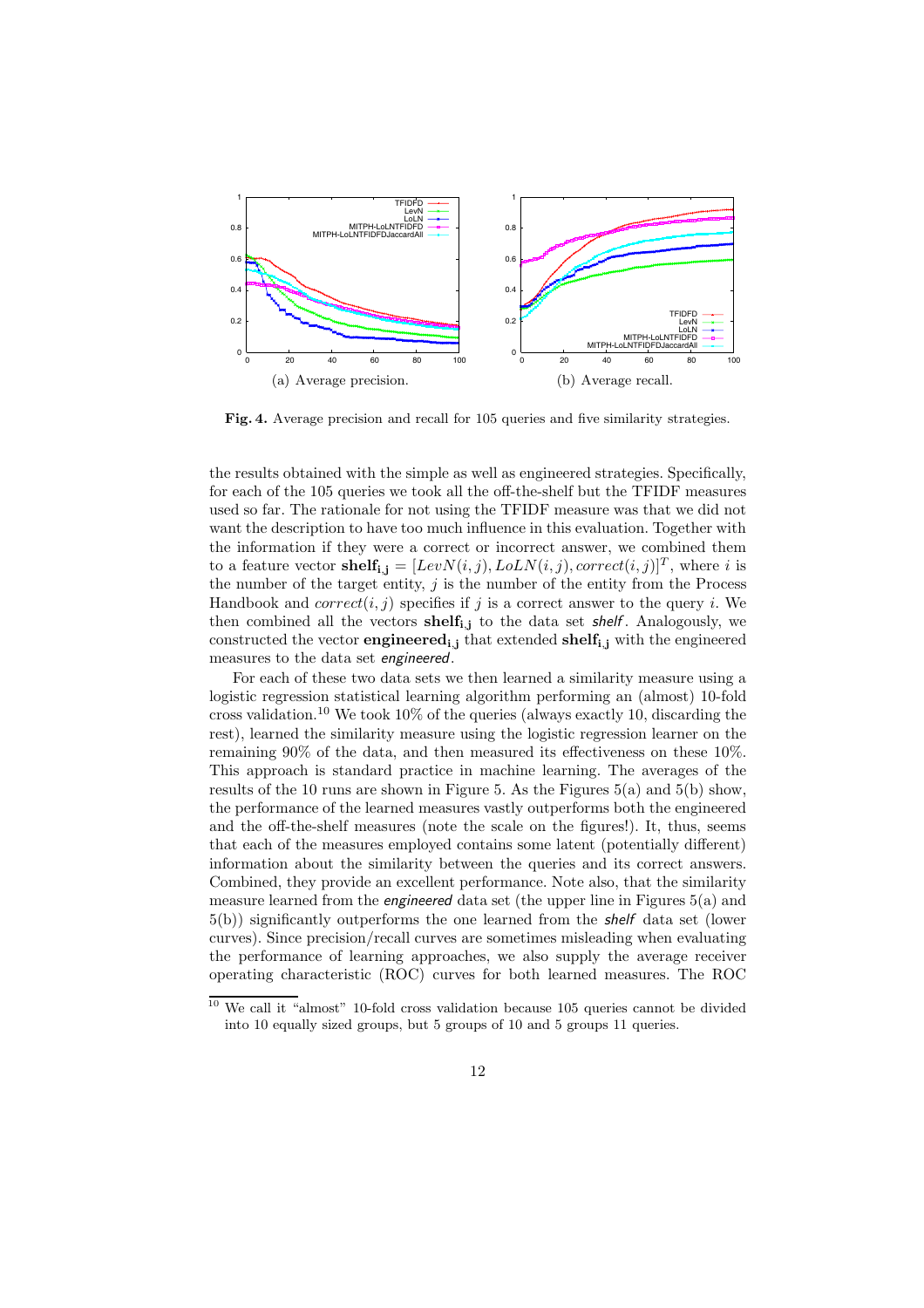

**Fig. 5.** Results for the learned similarity measure (logistic regression).

curve graphs the true positive rate (y-axis) against the false positive rate (xaxis), where and ideal curve would go from the origin to the top left (0,1) corner, before proceeding to the top right  $(1,1)$  one. As Figure  $5(c)$  clearly shows, the similarity measure learned from the *engineered* data set almost perfectly mimics a perfect prediction resulting in an accuracy of 99.469%; the one for the *shelf* data set being not much worse with an accuracy of 98.523%.

### **5 Discussion, Limitations, and Future Work**

The findings of the preceding analysis are relatively clear. First, the ease of use of our iSPARQL framework for the presented semantic process retrieval task has been clearly shown. Evaluations, that previously would have had to be programmed tediously, could be effectuated by simply compose a query. The seamless integration of simple, off-the-shelf as well as human-engineered similarity strategies significantly simplified the implementation. We, therefore, believe that a declarative query language containing statistical reasoning elements like iSPARQL can significantly simplify the design and implementation of Semantic Web applications that include some element of similarity. Since such elements are included in many of the core Semantic Web applications (*e.g.*, matchmaking, retrieval in ontologies, ontology alignment, etc.), *tools such as iSPARQL can play an important role in simplifying the spread of the Semantic Web*.

Second, as our retrieval experiments showed, the human-engineered measures performed constantly better on large sets of processes than the off-the-shelf measures did. In contrast, the simple, off-the-shelf strategies turned out to be superior for smaller sets. Furthermore, strategies including the TFIDF measure, which heavily drew on the process descriptions performed better in terms of precision and recall. This indicates that the *off-the-shelf methods captured a different notion of the similarity between processes than the engineered ones*. This finding is further supported by the learned similarity measures. As Figure 5 shows the results of the algorithm learned with only the off-the-shelf data is somewhat less precise than the one learned with both the engineered and off-the-shelf methods. Hence, the information contained in the engineered measures is at least partially complimentary to the information contained in the off-the-shelf ones, which the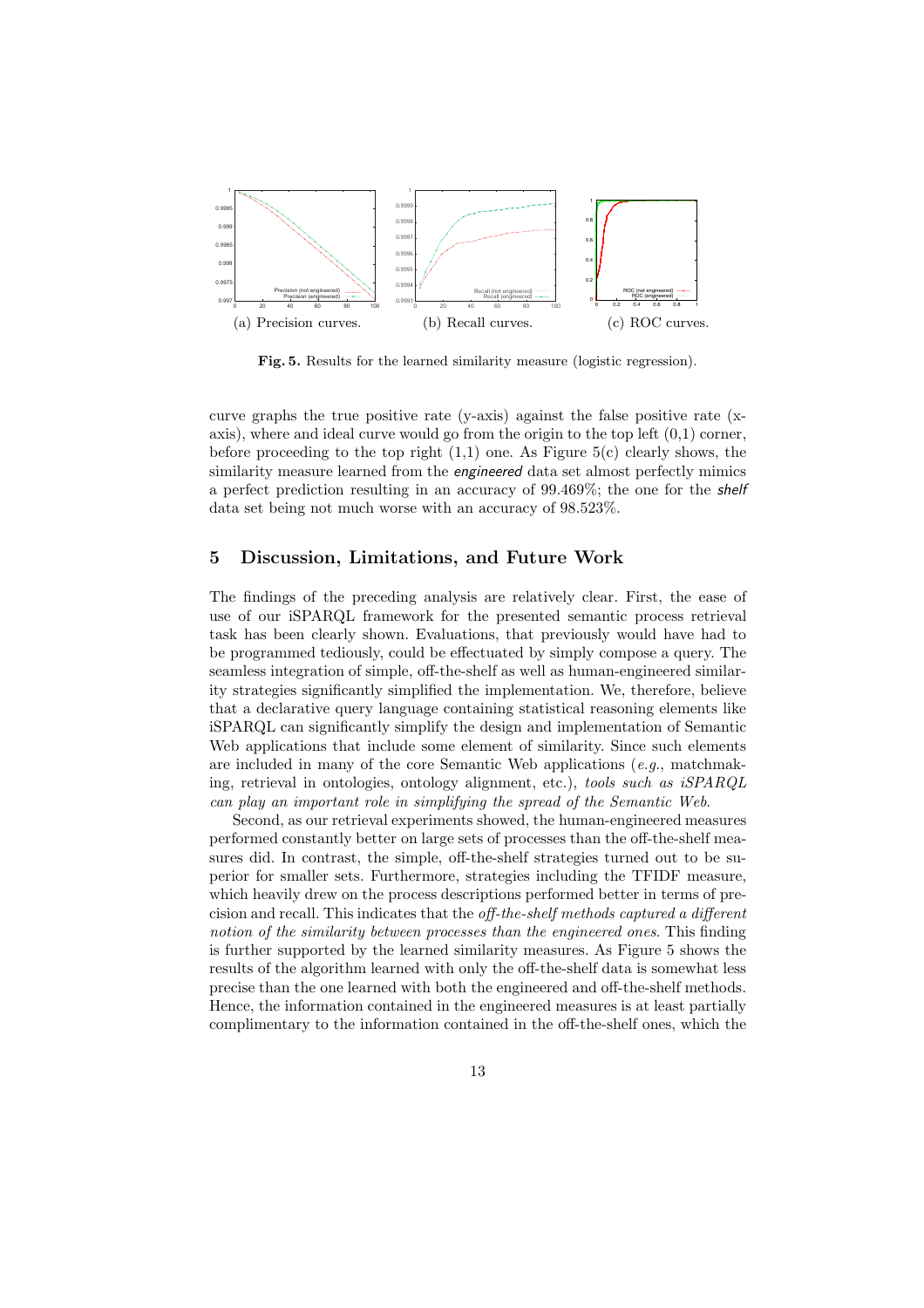learning algorithm can exploit. Arguably, this additional information is *the latent experience of the experts that was embedded in the engineered measures*.

Third, the learned measures clearly outperformed the designed or off-the-shelf ones. The learning algorithm's ability to combine the complimentary information contained in the different notions of similarity proved to provide an overall almost overwhelming accuracy. We can, therefore, clearly conclude that *the value of using learned similarity measures seems immense*, assuming that a sufficient number of examples is available: irrespective of whether we used off-the-shelf or expert measures, the learned measures performed close to perfect.

One major *limitation of our work is the choice of experimental data*. The generalizability of our findings across tasks and domains is limited by the fact that we (i) only used one data set, (ii) that this data set employed some generated data, (iii) we only ran one task, and (iv) that the test suite generation strategy might have influenced the results. Nonetheless, we believe that our findings are likely to hold across domains and task: First, extrapolating from information retrieval, where the choice of good similarity measures seem to permeate across both tasks and domains. Second, while our data set is not ideal, *it is one of the first ones* in the Semantic Web that contains a large data set with both queries and associated true answers. Such data sets are very costly to design and only their introduction to the community will allow comparative studies, which, ultimately, is the basis of science. Last, even though the true positives where generated (note that the data base itself was collected by domain experts), their generation process was guided by many years of experience with the type of data under study. We, therefore, believe that our findings will generalize at least across domains and possibly, given the ubiquity of similarity measures in computer science and AI, even across tasks.

We see a couple of *future research directions*: (1) extending our evaluation to other domains and tasks to ensure our findings' generalizability; (2) applying iSPARQL to different Semantic Web tasks such as service matchmaking and ontology alignment to shed some more light on its potential as a framework; and (3) investigating extensions to iSPARQL that will further improve its usefulness for additional tasks.

#### **6 Conclusions**

Our study investigated the use of similarity measures in a process ontology retrieval task using the iSPARQL framework. We found that the declarative nature of iSPARQL did significantly simplify the task prompting us to a deeper investigation of the applicability of iSPARQL to different Semantic Web tasks such as matchmaking and ontology alignment, beyond the presented process retrieval task. We also found that the combination of different notions of similarity string learning approaches significantly boosted the overall task performance. Therefore, as seen from our evaluations, the use of statistics, either directly employed by similarity strategies or by statistical learning algorithms, proved crucial for the performance in this task. For the Semantic Web in general, these findings